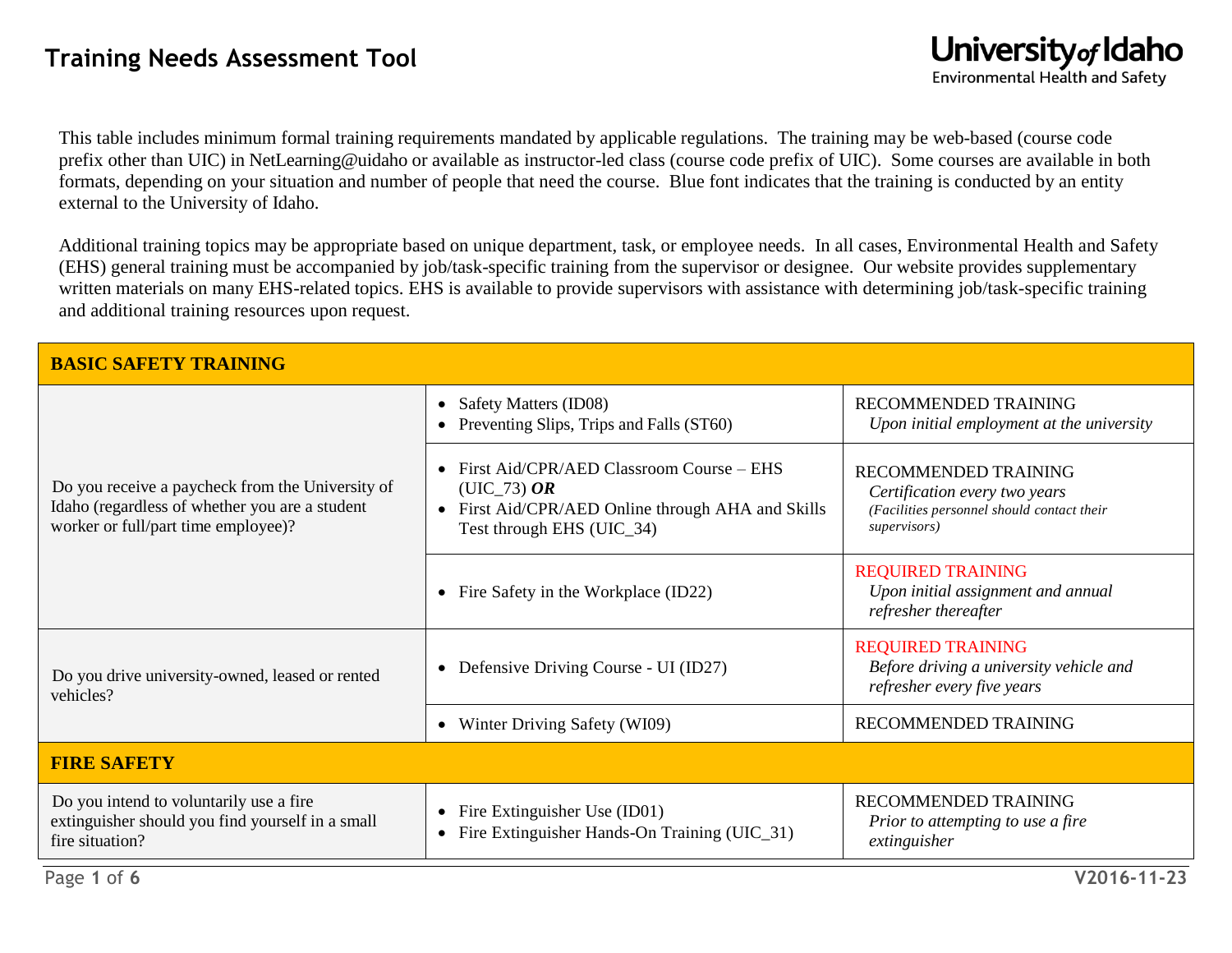| Do you use, store or dispense flammable liquids?                                                                                                                                                                             | • Fire Safety – Flammable Liquids (UIC_32)                                                           | RECOMMENDED TRAINING<br>Upon initial assignment and annual<br>refresher thereafter                      |
|------------------------------------------------------------------------------------------------------------------------------------------------------------------------------------------------------------------------------|------------------------------------------------------------------------------------------------------|---------------------------------------------------------------------------------------------------------|
| <b>INDUSTRIAL HYGIENE</b>                                                                                                                                                                                                    |                                                                                                      |                                                                                                         |
| Do you conduct tasks that could disturb asbestos<br>containing materials if conducted improperly? (e.g.,<br>custodial operations, building maintenance,<br>construction/demolition, etc.)                                    | • Asbestos Awareness for New Employees (UIC_6)<br>Asbestos Awareness (AS09)                          | <b>REQUIRED TRAINING</b><br>UIC_6 Upon initial assignment<br>AS09 Annual refresher thereafter           |
| Are you assigned work that involves cleaning up,<br>repairing or removing asbestos containing materials?                                                                                                                     | • Asbestos Training (authorized trainer external to EHS;<br>level commensurate with assigned duties) | <b>REQUIRED TRAINING</b><br>Upon initial assignment and annual<br>refresher thereafter                  |
| Do you conduct tasks that could disturb lead<br>containing materials if conducted improperly? (e.g.,<br>custodial operations, building maintenance,<br>construction/demolition, etc.)                                        | • Lead Safety Awareness (LE09)                                                                       | <b>REQUIRED TRAINING</b><br>Upon initial assignment and annual<br>refresher thereafter                  |
| Are you assigned work that involves cleaning up,<br>repairing, or removing of lead containing materials?                                                                                                                     | • Lead Training (authorized trainer external to EHS;<br>level commensurate with assigned duties)     | <b>REQUIRED TRAINING</b><br>Upon initial assignment and refresher<br>thereafter                         |
| Are you at risk of exposure to human blood or other<br>potentially infectious body fluids, human cell lines,<br>tissues or organs?                                                                                           | • Bloodborne Pathogens for All Employees (BP64)                                                      | <b>REQUIRED TRAINING</b><br>Upon initial assignment to at-risk tasks and<br>annual refresher thereafter |
| Do you work in an environment with excessive<br>noise (exposure to noise greater than 85 dB over an<br>8-hour time-weighted average)?<br>(Enrollment in HC Program requires sound level monitoring and<br>annual audiograms) | • Hearing Conservation Training (HP09)                                                               | <b>REQUIRED TRAINING</b><br>Upon initial assignment and annual<br>refresher thereafter                  |
| Are you required to use a respirator to protect<br>against airborne contaminants?<br>(Enrollment in RP Program requires annual medical<br>questionnaire and fit test)                                                        | • Respiratory Protection For New Participants<br>(UIC 54)<br>• Respiratory Protection (RP09)         | <b>REQUIRED TRAINING</b><br>UIC_54 Upon initial assignment<br>RP09 Annual refresher thereafter          |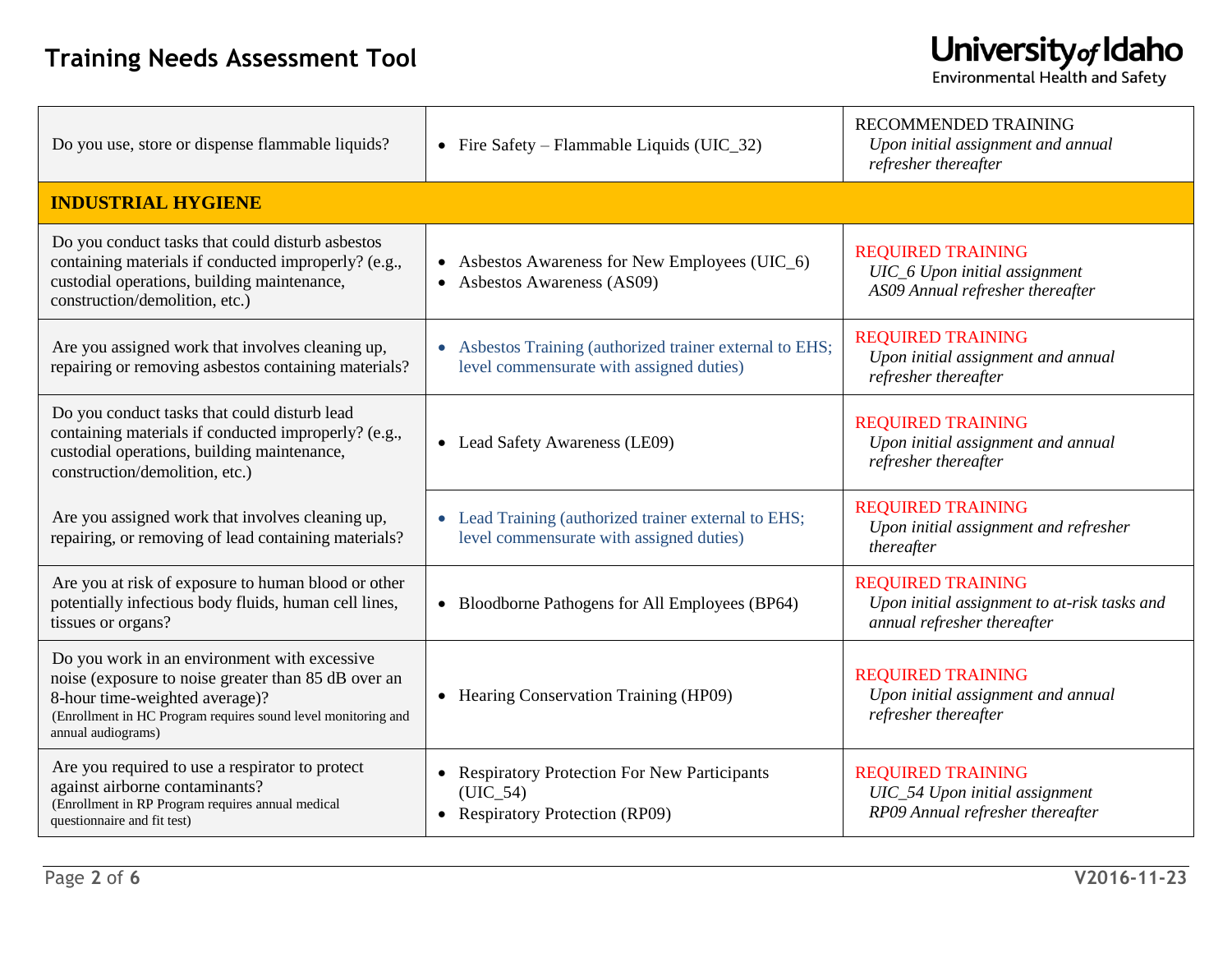#### **Training Needs Assessment Tool**

| Are you assigned work that involves cleaning up,<br>repairing, removing, or other disturbance of mold<br>contaminated materials? | • Mold Awareness (UIC_47)                                                                                                      | <b>REQUIRED TRAINING</b><br>Upon initial assignment                                                                                                                                                                           |
|----------------------------------------------------------------------------------------------------------------------------------|--------------------------------------------------------------------------------------------------------------------------------|-------------------------------------------------------------------------------------------------------------------------------------------------------------------------------------------------------------------------------|
| Are you an automotive worker?                                                                                                    | Controlling Brake Dust (DB72)<br>$\bullet$                                                                                     | RECOMMENDED TRAINING<br>Upon initial assignment                                                                                                                                                                               |
| Do you work perform cleanup or maintenance work<br>in outbuildings, farms or places where mouse<br>droppings are present?        | • Hantavirus Prevention (UIC_38)                                                                                               | RECOMMENDED TRAINING<br>Upon initial assignment                                                                                                                                                                               |
| <b>LABORATORY SAFETY</b>                                                                                                         |                                                                                                                                |                                                                                                                                                                                                                               |
| Do you perform maintenance or custodial work in<br>laboratories?                                                                 | • Lab Safety for the Non-Lab User (UIC_483)                                                                                    | <b>REQUIRED TRAINING</b><br>Upon initial assignment and every three<br>years thereafter                                                                                                                                       |
| Do you perform work in a laboratory as an essential<br>part of your job duties?                                                  | • Laboratory Safety (LS09)                                                                                                     | <b>REQUIRED TRAINING</b><br>Upon initial assignment and every three<br>years thereafter                                                                                                                                       |
| <b>CHEMICAL SAFETY</b>                                                                                                           |                                                                                                                                |                                                                                                                                                                                                                               |
| Do you ship or package for shipment any<br>hazardous material?                                                                   | • DOT Hazardous Materials (DT09)<br>• DOT Security Training (DX09)                                                             | <b>REQUIRED TRAINING</b><br>Upon initial assignment and every three<br>years thereafter                                                                                                                                       |
| Do you handle or dispose of any universal waste<br>lamps, batteries, mercury-containing devices, or<br>pesticides?               | • Universal Waste Management Workshop (UIC_186)                                                                                | <b>REQUIRED TRAINING</b><br>Upon initial assignment<br>(Note: the hazardous waste management workshop<br>may substitute for this course, but this course is not a<br>substitute for the hazardous waste management<br>course) |
| Do you generate or manage any chemical waste?                                                                                    | • Hazardous Waste Management Workshop (UIC_87)<br>$-OR -$<br>• Hazardous Waste Management for Facilities<br>Workshop (UIC_233) | <b>REQUIRED TRAINING</b><br>Upon initial assignment and every five<br>years thereafter                                                                                                                                        |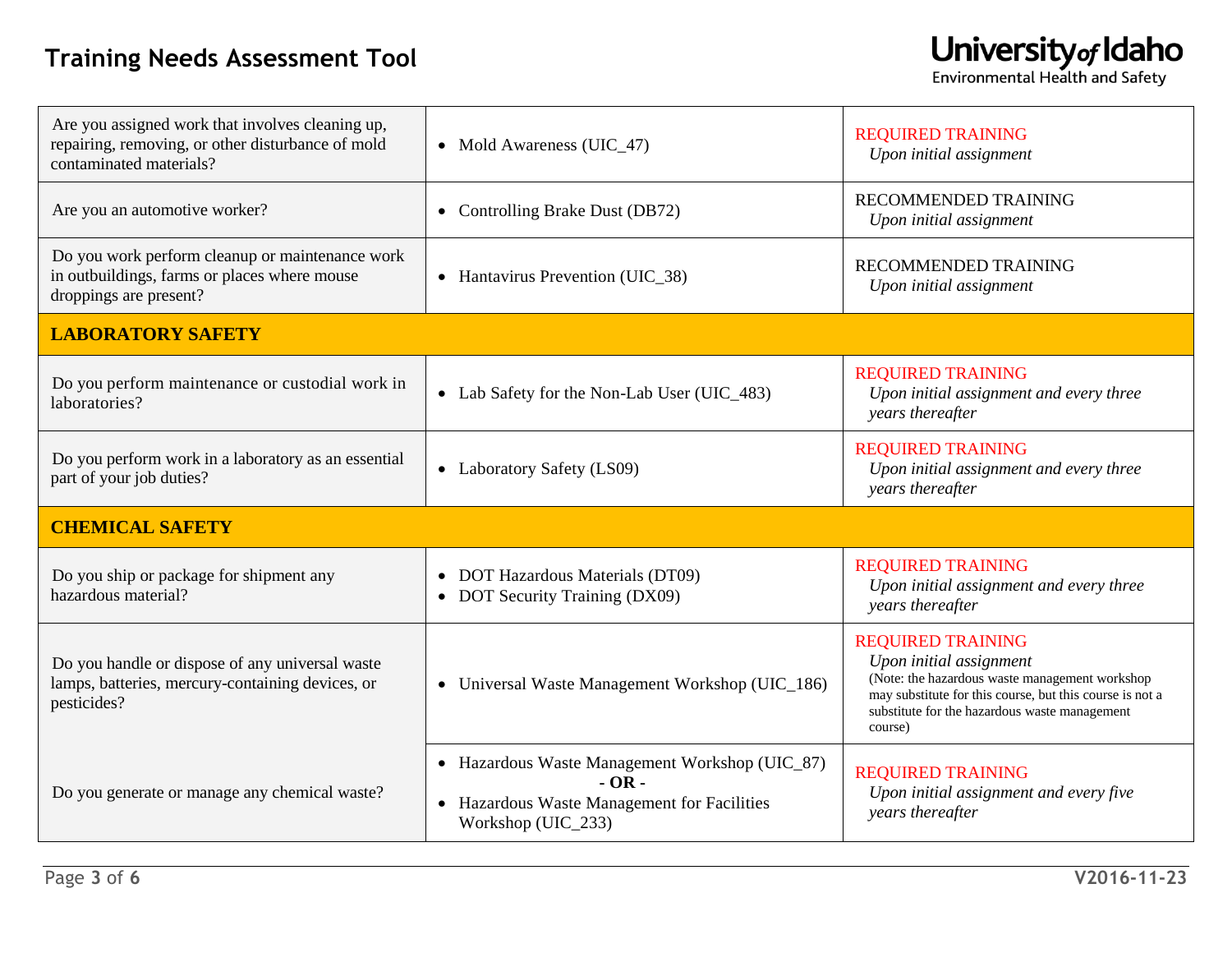| Do you handle or could you be exposed to<br>hazardous chemicals?                                                                                                                                                    | • Hazard Communication – the New GHS Standards<br>(HC12)                                                                                                        | <b>REQUIRED TRAINING</b><br>Upon initial assignment and whenever a<br>new hazard is introduced                                                                         |
|---------------------------------------------------------------------------------------------------------------------------------------------------------------------------------------------------------------------|-----------------------------------------------------------------------------------------------------------------------------------------------------------------|------------------------------------------------------------------------------------------------------------------------------------------------------------------------|
| Do you supervise any employees who handle or<br>may be exposed to hazardous chemicals?                                                                                                                              | • Hazard Communication Guide for Supervisors (ID24)                                                                                                             | <b>REQUIRED TRAINING</b><br>Upon initial assignment for creating a unit-<br>specific Hazard Communication Plan                                                         |
| <b>OCCUPATIONAL SAFETY</b>                                                                                                                                                                                          |                                                                                                                                                                 |                                                                                                                                                                        |
| Do you use machinery or equipment that is<br>energized by something other than a standard cord<br>and plug (i.e., "affected user")?                                                                                 | • Lockout/Tagout Training (LT09)                                                                                                                                | <b>REQUIRED TRAINING</b><br>Refresher every two years                                                                                                                  |
| Do you repair, inspect, adjust, install, service, or<br>clean machinery or equipment that is energized with<br>something other than a standard cord and plug (i.e.,<br>"authorized user")?                          | • Lockout/Tagout – Authorized Employees (UIC_46)                                                                                                                | <b>REQUIRED TRAINING</b><br>Refresher every two years                                                                                                                  |
| Do you regularly work with, or may you be exposed<br>to, live electrical wiring or devices?                                                                                                                         | • Electrical Safety (ES09)<br>Electrical Safety (Advanced) (UIC_26)<br>$\bullet$                                                                                | RECOMMENDED TRAINING<br>Upon initial assignment                                                                                                                        |
| Will you be responsible for the set up and/or<br>personnel using fall protection systems?                                                                                                                           | • Fall Protection – Competent Person (UIC_29)<br>• Fall Protection – Operations (UIC_30)                                                                        | <b>REQUIRED TRAINING</b><br>(UIC_29) Upon initial assignment and<br>every five years thereafter<br>(UIC_30) Upon initial assignment and<br>annual refresher thereafter |
| Do you work in excavation?                                                                                                                                                                                          | Trenching and Excavation Safety (TE09)<br>Trenching and Shoring Safety (Competent Person)<br>$(UIC_59)$                                                         | RECOMMENDED TRAINING<br>Upon initial assignment                                                                                                                        |
| Could you encounter or enter confined spaces in the<br>course of your work (spaces not intended for human<br>occupancy and that have a limited means of<br>entry/egress, such as silos, pits, vaults, tanks, etc.)? | • Confined Space Entry (CS09)<br>Additional training for those making entry:<br>• Confined Space Safety: Air Monitoring, Ventilation<br>and Retraction (UI_488) | <b>REQUIRED TRAINING</b><br>Upon initial assignment and refresher every<br>two years                                                                                   |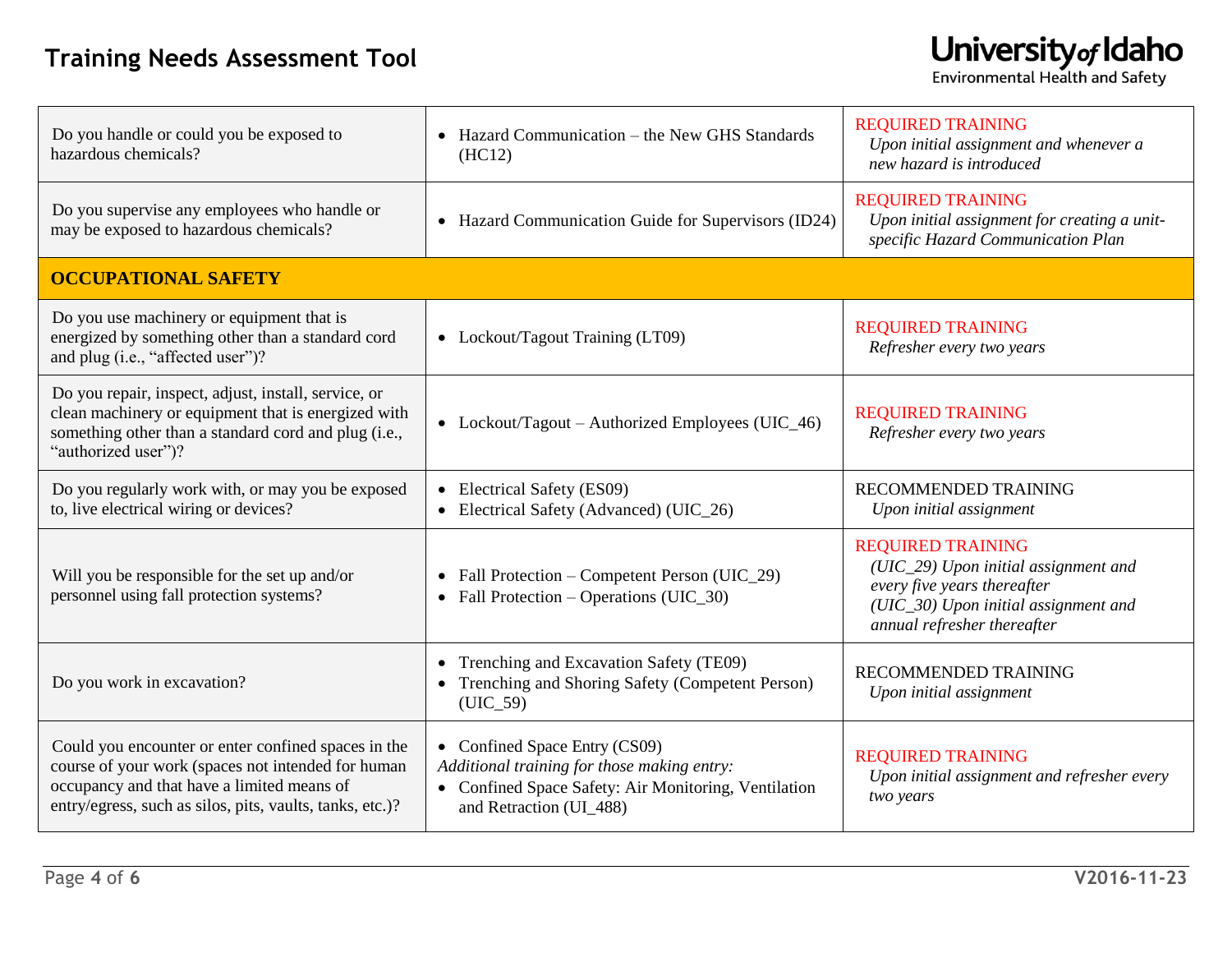┑

| Do you use portable ladders?                                                                                                                                        | • Ladder and Scaffolding Safety (LA09)                                                   | <b>RECOMMENDED TRAINING</b><br>Upon initial assignment                                                                 |
|---------------------------------------------------------------------------------------------------------------------------------------------------------------------|------------------------------------------------------------------------------------------|------------------------------------------------------------------------------------------------------------------------|
| Do you work at elevated heights, other than use<br>of ladders and/or use powered vehicles such as<br>boom or scissor lifts?                                         | • Fall Protection (FF09)<br>Hoisting and Rigging (HR09)<br>Aerial Work Platforms (UIC 3) | <b>REQUIRED TRAINING</b><br>Upon initial assignment and refresher every<br>two years                                   |
| Do you select/provide/use personal protective<br>equipment (PPE) (e.g., hard hats, protective shoes,<br>gloves, eyewear, face shields, outer garments,<br>$etc.$ )? | • Personal Protective Equipment (PE09)<br>• Eye and Face Protection (EF09)               | <b>REQUIRED TRAINING</b><br>Upon initial assignment to<br>position requiring hazard<br>assessment/selection/use of PPE |
| Do you operate a forklift?                                                                                                                                          | • Forklift Safety (FS09)<br>Forklift Safety Hands-on Training (UIC_35)                   | <b>REQUIRED TRAINING</b><br>Recertification every two years                                                            |
| Do you have tasks that may cause injury or supervise<br>employees with such tasks?                                                                                  | • Job Hazard Analysis (ID20)                                                             | RECOMMENDED TRAINING<br>Upon initial assignment                                                                        |
| Do you work with or are you potentially exposed to<br>live electrical wiring or devices?                                                                            | • Electrical Safety (ES09)                                                               | RECOMMENDED TRAINING<br>Upon initial assignment                                                                        |
| Do you operate hand and power tools?                                                                                                                                | • Hand and Power Tool Safety (HT09)                                                      | RECOMMENDED TRAINING<br>Upon initial assignment                                                                        |
| Do you repeatedly lift objects?                                                                                                                                     | Back Safety (BS09)<br>Back Injury Prevention for Supervisors (UIC_11)                    | RECOMMENDED TRAINING<br>Upon initial assignment                                                                        |
| Do you charge larger types of batteries (e.g., floor<br>buffers, automotive, etc.)?                                                                                 | • Battery Charging Safety (UIC_14)                                                       | RECOMMENDED TRAINING<br>Upon initial assignment                                                                        |
| Do you operate power machinery or tools (e.g., drills,<br>saws, grinders, etc.)?                                                                                    | • Machine Guarding (MG09)                                                                | RECOMMENDED TRAINING<br>Upon initial assignment                                                                        |
| Do you fabricate or weld?                                                                                                                                           | • Welding Cutting and Brazing Safety (WC09)                                              | RECOMMENDED TRAINING<br>Upon initial assignment                                                                        |
| Do you work in an office?                                                                                                                                           | • Office Safety (OF09)                                                                   | <b>RECOMMENDED TRAINING</b><br>Upon initial assignment                                                                 |